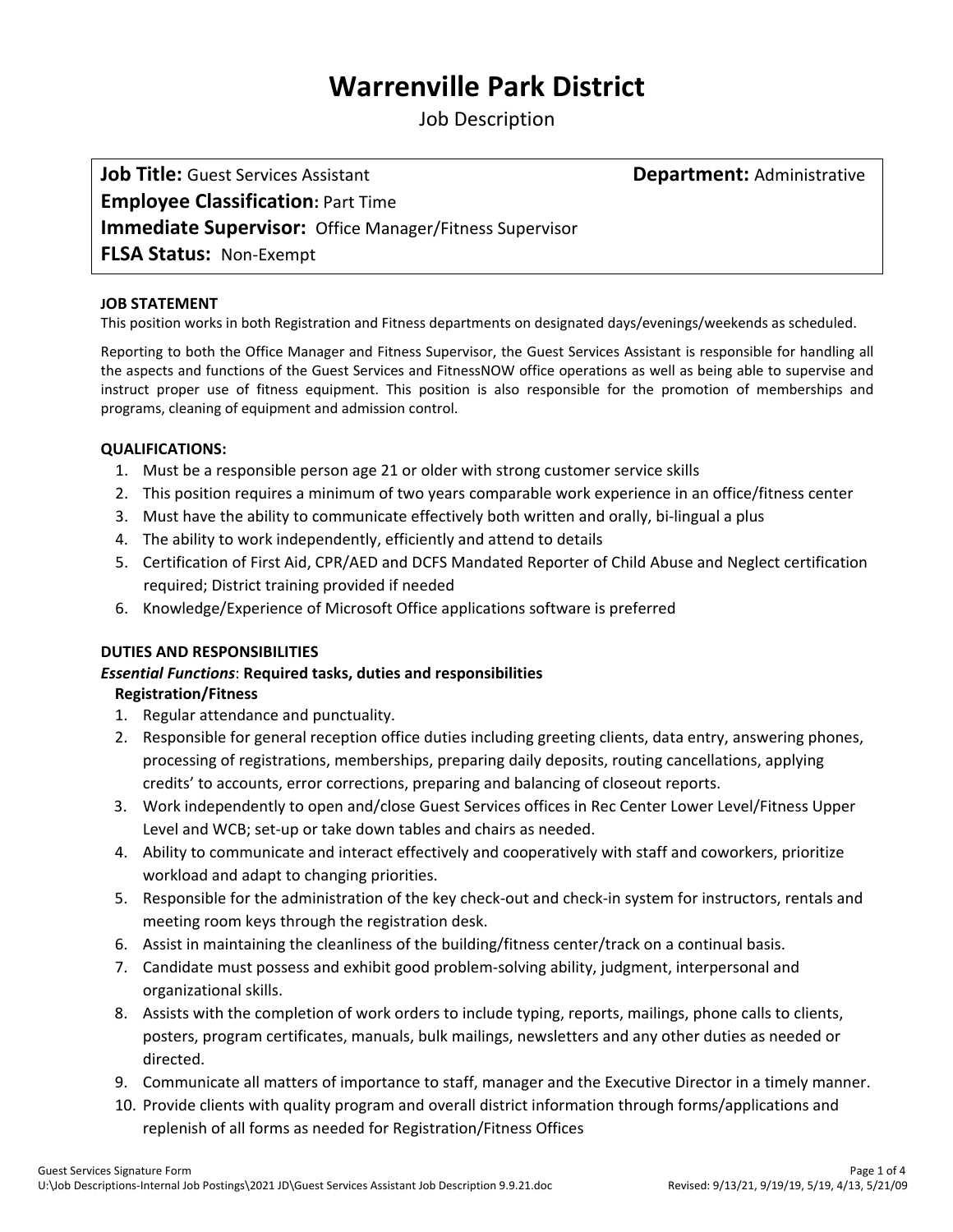## *Essential Functions*: **Required tasks, duties and responsibilities**

## **Registration/Fitness**

- 11. Attend staff meetings/education training as needed or requested as it relates to the position
- 12. Works closely with the staff to assure all Guest Service offices function efficiently and economically
- 13. The ability to handle complaints from irate or angry members, in a professional, respectful and kind manner
- 14. Must be able to administer First Aid, CPR or AED if needed and complete detailed accident incident reports as needed

## **Fitness Specific Duties**

- 1. Conduct Fitness Center tours, supervise fitness center, ensuring safety of participants by maintaining order and cleanliness of the FitnessNOW facility.
- 2. Instruct new members on proper use of fitness equipment.
- 3. Assist customers with memberships, group exercise information, personal training and facility questions.
- 4. Must be willing and physically able to complete extensive cleaning of fitness equipment.
- 5. Conduct preventive maintenance of fitness equipment.
- 6. Inform Fitness Supervisor of daily operation needs, problems and client feedback.
- 7. Check in members using service desk computer.
- 8. Ability to follow sample forms to insure proper procedure and keep accurate records for all memberships.
- 9. Follow Fitness Daily Duties Checklist and complete all items during assigned shift.
- 10. Read and initial Fitness Center Binder daily for important updates and information.
- 11. Listen to members' concerns and/or complaints in a positive and understanding manner. Take notes and respond in a respectful manner. Resolve the issue if possible; if not, explain to them that you will notify the Fitness Supervisor, and the supervisor will follow up.
- 12. Check district/personal email accounts every 48 hours for work‐related communications.

## **Customer Service**

- 1. Maintains and promotes excellent customer service
- 2. Greets and receives clients and visitors in a timely and professional manner; displays courtesy, respect, honesty and professionalism always.
- 3. Documents and communicates information in a timely manner.
- 4. Assist with the development and implementation of appropriate training and operating procedures for the Guest Services/FitnessNOW to assist in providing excellent customer service.

## **Public Relations/Marketing Support**

- 1. Maintains effective internal and external public relations with staff, customers, volunteers, affiliates, vendors, other agencies and the community.
- 2. Shows support, courtesy, tact and cooperation in interactions with the public. Responds to all concerns or inquiries in a timely manner.
- 3. Schedules, prepares and/or distributes recreation department public relations/marketing materials as needed or directed.
- 4. Works with staff to promote social media support for events and recreation programs as needed.
- 5. Applies skills required to produce quality work.

## **Financial**

- 1. Assist with providing or replenishing supplies for the Recreation Department, Parks Staff and Administration Department.
- 2. Ensures that all income is designated to each program account properly.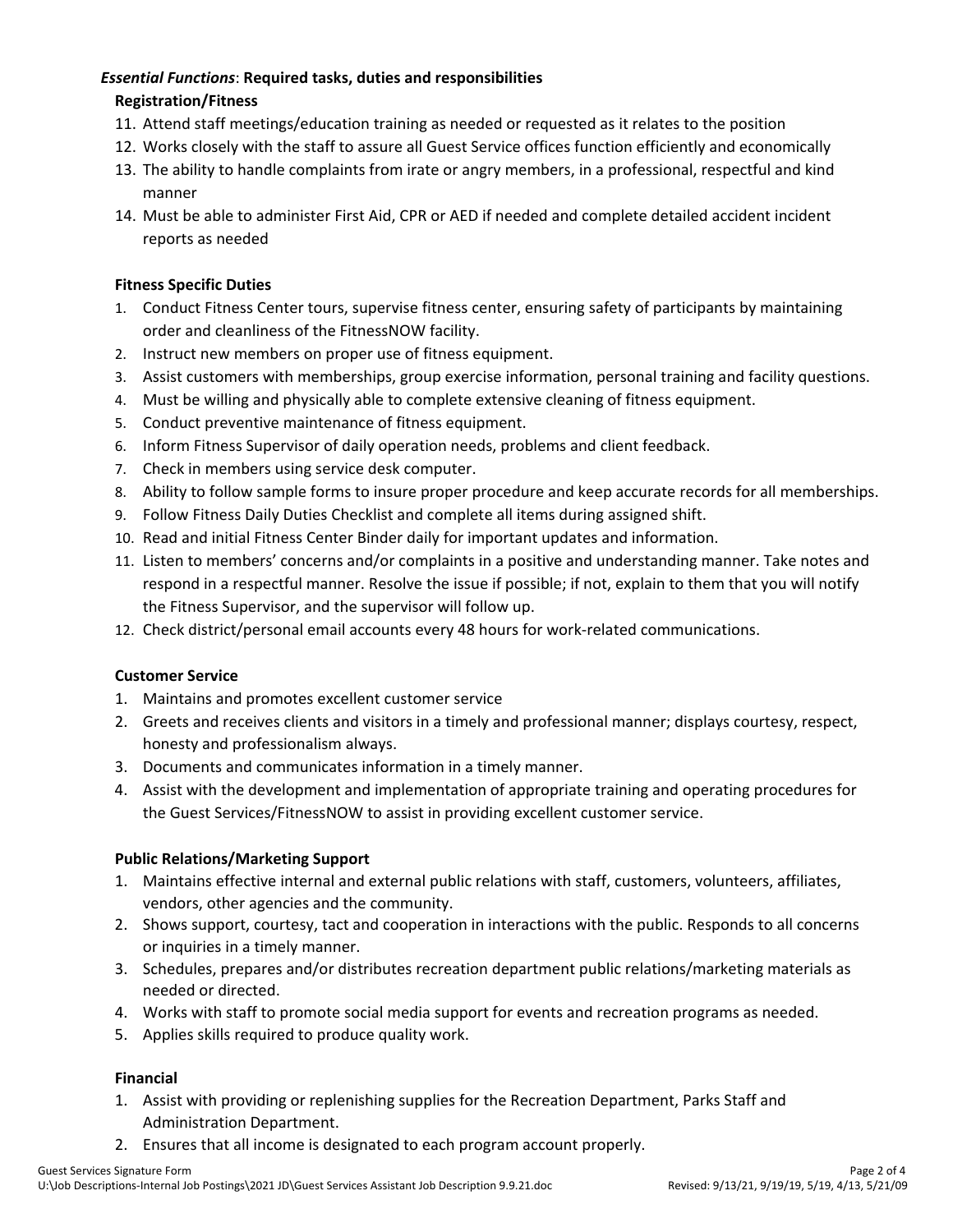#### **Knowledge, Skills and Abilities**

- 1. Knowledge of generally accepted accounting principles, and the ability to accurately prepare and maintain District records for auditing purposes.
- 2. Must have a general knowledge of fitness principals, exercise programs and equipment.
- 3. The ability to be well organized, establish priorities and effectively utilize time management.
- 4. Ability to resolve problems, handle conflict and make effective decisions under stressful conditions.
- 5. Ability to function independently, possessing a high degree of self-motivation and self-direction.
- 6. Technical skills necessary to operate a PC based computer and printer.
- 7. Skill in oral and written communication and the ability to use these in establishing working relationships with the Executive Director, other district employees, Board of Commissioners, Affiliates, community officials and the public.
- 8. Ability to analyze current office practices and to develop and implement cost effective operations.
- 9. Knowledge of time management techniques and the ability to use skills in developing schedules and adhering to timelines.
- 10. Assist with special events as needed.
- 11. Ability to make correct and safe judgments under "normal" and highly stressful circumstances and situations.
- 12. Must exhibit good problem solving and good judgments in keeping with the mission of the District.

## **Safety Responsibilities**

- 1. Actively support the loss control program that will effectively control and reduce accidents.
- 2. Work in harmony with the Safety Coordinator to organize loss control program aspects, which are particular to the department.
- 3. Maintain a working knowledge of all general and departmental specific safety rules.
- 4. Ensure that all management policies are fully implemented for maximum efficiency for each job.
- 5. Obey and enforce the practical safety rules, regulations, and procedures established by the loss control program that is pertinent to the activity of the department.
- 6. Take corrective action for any unsafe condition that is observed which could adversely affect the safety of an employee or the public.
- 7. Continually observe and evaluate work conditions and work procedures to detect and correct unsafe conditions and practices.
- 8. Assist with emergency procedures and building evacuation.

## **Physical Requirements**

- 1. Requires frequent and extended periods of sitting, standing, bending, reaching and a normal range of hearing and vision.
- 2. Requires sitting, standing, bending, reaching and a normal range of hearing and vision.
- 3. Must be able to bend over, get down on hands and knees and lift at least 50 lbs. alone. This is needed for cleaning and order in the Fitness Center.
- 4. Requires hand-eye coordination and manual dexterity to operate fitness equipment, computer, keyboard, copy machine, telephone, calculator, fax machine, washer/dryer and other similar equipment.
- 5. Requires eyesight, correctable to 20/20 to read numbers, registration forms, reports and computer terminals.
- 6. Requires hearing within normal range for telephone and customer service.
- 7. Prolonged standing while helping customers.
- 8. Requires assisting with set up of programs and special events as needed.